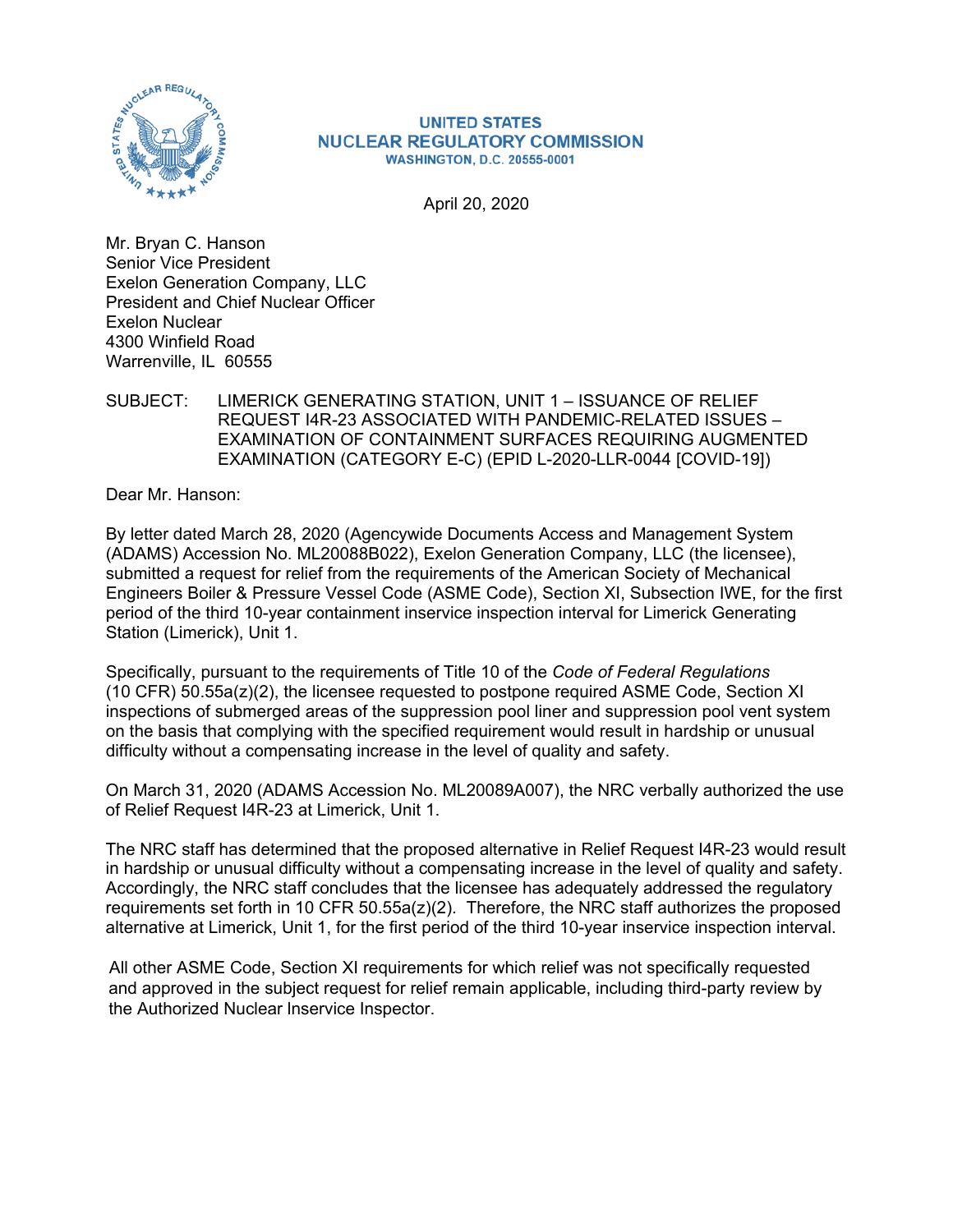If you have any questions, please contact the Limerick Project Manager, V. Sreenivas, at 301-415-2597 or **V.Sreenivas@nrc.gov.** 

Sincerely,

### */RA/*

James G. Danna, Chief Plant Licensing Branch I Division of Operating Reactor Licensing Office of Nuclear Reactor Regulation

Docket No. 50-352

Enclosure: Safety Evaluation

cc: Listserv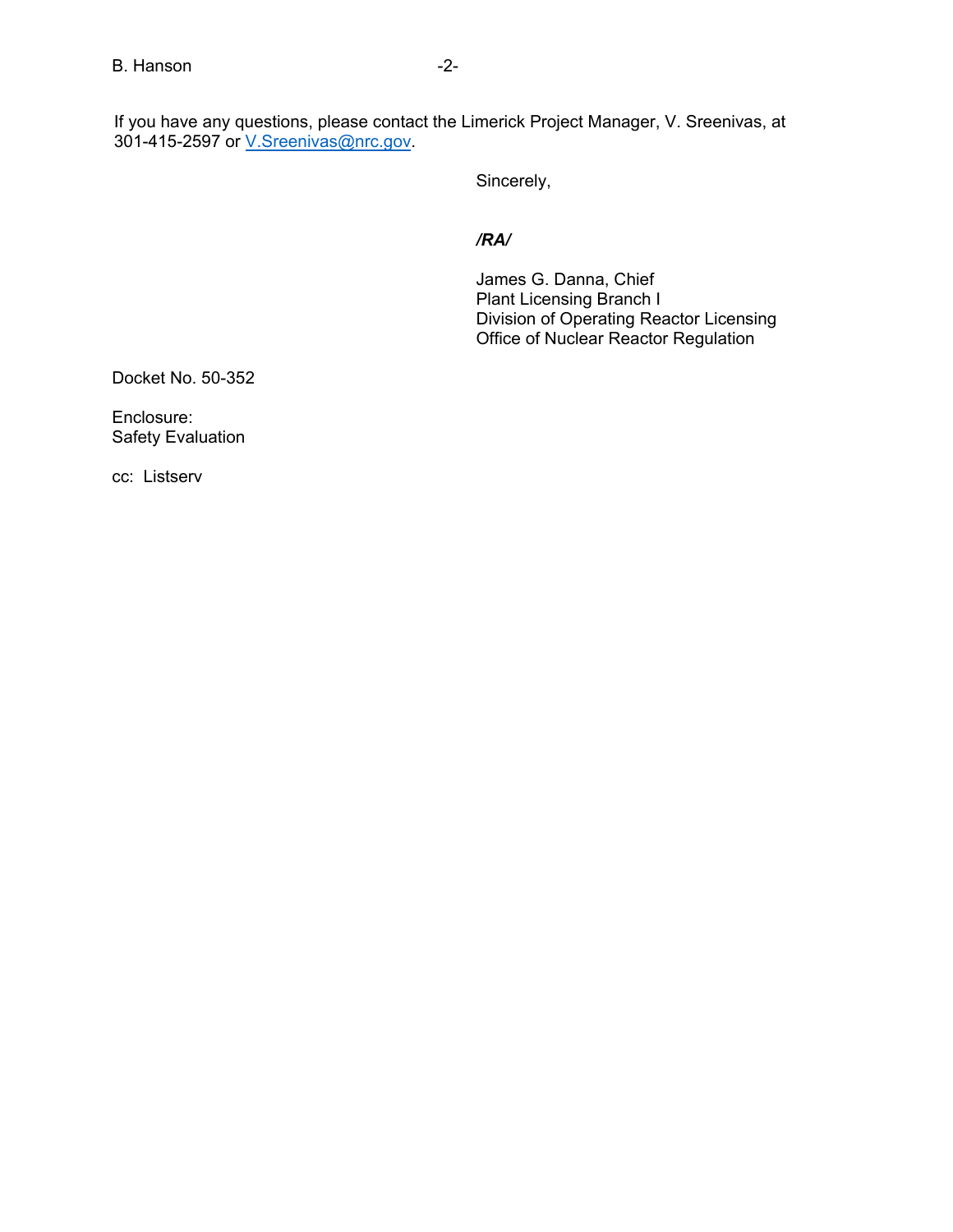

#### **UNITED STATES NUCLEAR REGULATORY COMMISSION WASHINGTON, D.C. 20555-0001**

# SAFETY EVALUATION BY THE OFFICE OF NUCLEAR REACTOR REGULATION

# PROPOSED ALTERNATIVE REQUEST I4R-23 REGARDING CONTAINMENT

# SUPPRESSION POOL AUGMENTED INSPECTION REQUIREMENTS

# EXELON GENERATION COMPANY, LLC.

# LIMERICK GENERATING STATION, UNIT 1

DOCKET NO. 50-352

### 1.0 INTRODUCTION

By letter dated March 28, 2020 (Agencywide Documents Access and Management System (ADAMS) Accession No. ML20088B022), Exelon Generation Company, LLC (the licensee), requested relief from the requirements of the American Society of Mechanical Engineers Boiler & Pressure Vessel Code (ASME Code), Section XI, Subsection IWE, for the first period of the third 10-year containment inservice inspection (ISI) interval for Limerick Generating Station (Limerick), Unit 1. Specifically, pursuant to the requirements of Title 10 of the *Code of Federal Regulations* (10 CFR) 50.55a(z)(2), the licensee requested to postpone required ASME Code, Section XI inspections of submerged areas of the suppression pool liner and suppression pool vent system on the basis that complying with the specified requirement would result in hardship or unusual difficulty, without a compensating increase in the level of quality and safety.

### 2.0 REGULATORY EVALUATION

Pursuant to 10 CFR 50.55a(g)(4), throughout the service life of a nuclear power facility, components that are classified as Class MC pressure retaining components must meet the requirements set forth in the ASME Code, Section XI, Subsection IWE, as incorporated by reference in paragraph (a)(1)(ii), subject to the conditions listed in 10 CFR 50.55a(b)(2)(ix). The ASME Code, Section XI, Subsection IWE, provides rules for ISI of Class MC pressure-retaining components and of metallic shells of Class MC containment structures. The appropriate edition of the code to be used for successive 120-month inspection intervals is determined pursuant to 10 CFR 50.55a(g)(4)(ii). Alternatives to the requirements of 10 CFR 50.55a(g)(4) may be authorized by the U.S. Nuclear Regulatory Commission (NRC) pursuant to 10 CFR 50.55a(z)(2) if the licensee demonstrates that complying with the specified requirement would result in hardship or unusual difficulty, without a compensating increase in the level of quality and safety.

Pursuant to 10 CFR 50.55a(g)(4)(ii), the licensee's code of record for the third 10-year containment ISI interval is the 2007 Edition with 2008 Addenda of the ASME Code, Section XI. Subparagraph IWE-2420, "Successive Inspections," requires that when examination results detect flaws, areas of degradation, or conditions that require an engineering evaluation in accordance with IWE-3000 or IWE-2500(d), and the component is found acceptable for continued service, the areas shall be reexamined during the next inspection period in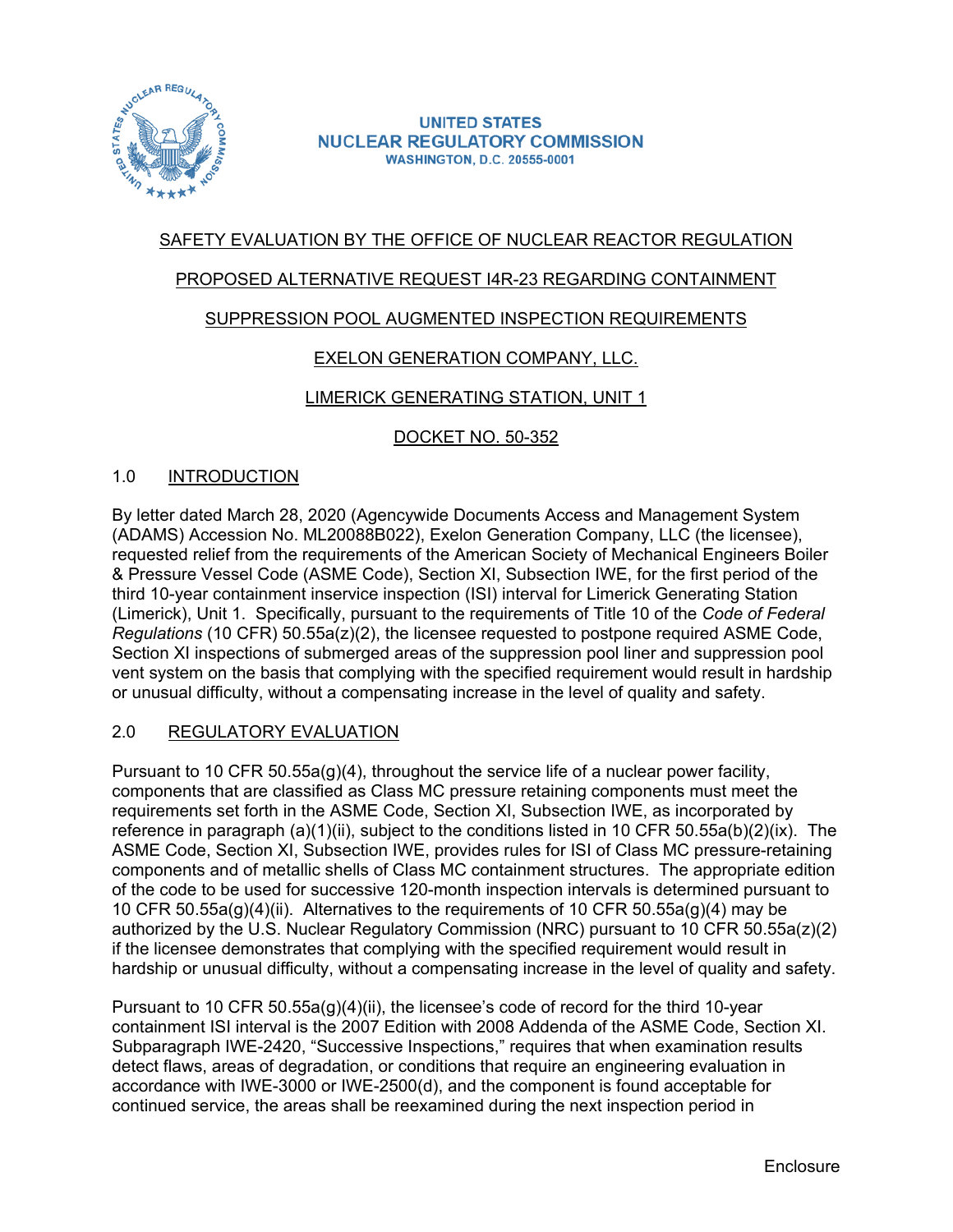accordance with Table IWE-2500-1 (E-C). Table IWE-2500-1 (E-C), "Examination Category E-C, Containment Surfaces Requiring Augmented Examination," Item E4.11, requires visual examination (VT-1) of identified surface areas each inspection period until the areas examined remain essentially unchanged for the next inspection period.

# 3.0 TECHNICAL EVALUATION

### 3.1 Licensee's Proposed Alternative

The licensee's proposed alternative in Relief Request I4R-23 is applicable to submerged metal containment surfaces requiring successive inspections and augmented examination. Specifically, the request applies to portions of the submerged areas of the suppression pool liner and submerged areas of the downcomers and is against the following examination requirements of the ASME Code, Section XI, Subsection IWE.

- Subparagraph IWE-2420 requires that when examination results detect flaws, areas of degradation, or conditions that require an engineering evaluation in accordance with IWE-3000 or IWE-2500(d) and the component is found acceptable for continued service, the areas shall be reexamined during the next inspection period in accordance with Table IWE-2500-1 (E-C).
- Table IWE-2500-1 (E-C), Item E4.11, requires visual examination (VT-1) of identified surface areas each inspection period until the areas examined remain essentially unchanged for the next inspection period.

The licensee's proposed alternative corresponding to the above code requirements is a one-time deferral of the required inspections. The required inspections will be postponed and completed no later than the next refueling outage (Li1R19) in the spring of 2022. The alternative is requested for the duration of the first period of the third 10-year IWL ISI interval. The licensee requested authorization for use of the proposed alternative pursuant to 10 CFR 50.55a(z)(2) on the basis that complying with the specified requirement would result in hardship or unusual difficulty, without a compensating increase in the level of quality and safety, due to the ongoing national emergency related to the COVID-19 pandemic.

In its request, the licensee noted that on March 13, 2020, the U.S. government declared a national emergency associated with the COVID-19 outbreak. In response to the outbreak, the Centers for Disease Control (CDC) recommended social distancing, which is defined as remaining out of congregate settings, avoiding mass gatherings, and maintaining distance (approximately 6 feet or 2 meters) from others when possible. The licensee noted that the inspections of containment surfaces require work in close spaces and cannot be completed while implementing the recommendation for social distancing. Due to the COVID-19 pandemic, and to comply with CDC guidance, the licensee requested relief associated with performing successive and augmented inspections of the suppression pool liner and downcomers during the spring 2020 refueling outage (Li1R18). These inspections are required by ASME Code, Section XI, IWE-2420(b), and Table IWE-2500-1 (E-C), Item No. E4.11. These inspections are required for locations that did not meet acceptance criteria during the previous inspection (spring 2016, LiR16) and were accepted for continued service by engineering evaluation. The licensee proposed to perform the required inspections during the next refueling outage (spring 2022, Li1R19).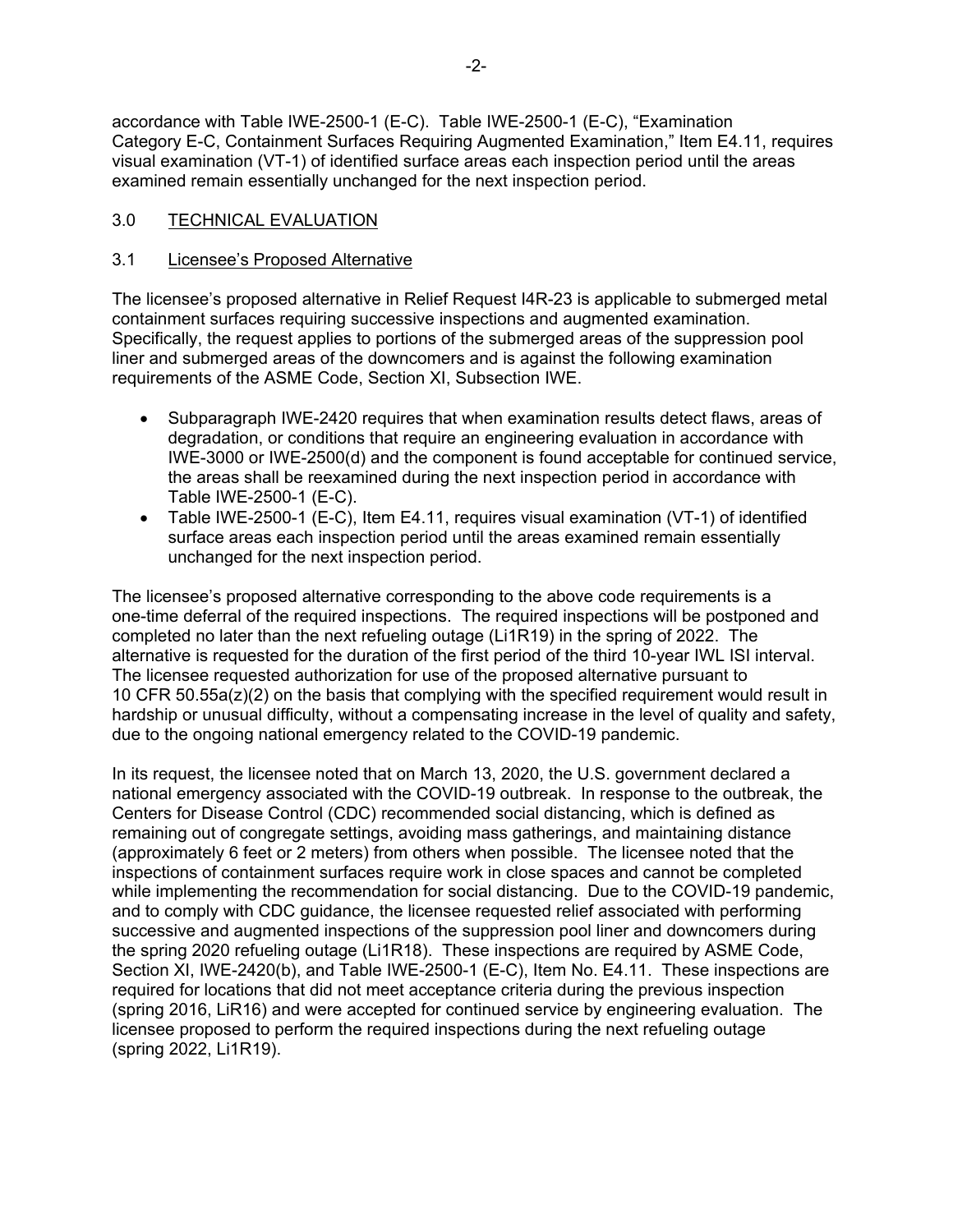During the spring 2016 refueling outage, an underwater inspection of 100 percent of the accessible areas of the suppression pool liner and downcomers was performed. The results of that inspection are as follows:

- all areas of localized corrosion greater than 45 mils were recoated,
- the maximum depth of localized corrosion on the liner that was not recoated was 44.7 mils,
- the maximum depth of general area corrosion on the liner was 44 mils for the liner, and
- the maximum depth of localized corrosion identified on any downcomer was 35 mils.

In addition to the results from 2016, results from inspections during outages in 1996, 2004, 2012, and 2016 have been used to develop a general corrosion rate. This data has shown a corrosion rate of approximately 1 to 2 mils per year with a maximum rate of 3.6 mils per year between 2012 and 2016.

The licensee also developed site-specific acceptance criteria for the suppression pool and downcomers, which ensure the structural integrity of the components is maintained. Based on the analysis, the maximum allowable metal loss was determined to be 125 mils for the general area of the liner plate, 187.5 mils for localized areas, and 62.5 mils for the downcomers. Using the most recent data from the 2016 inspection and the corrosion rate of 3.6 mils, the licensee estimated the most restrictive location would be the downcomers and the metal loss at the beginning of the 2022 refueling outage on the downcomers would be 56.6 mils. This value is below the associated acceptance criteria of 62.5 mils.

### 3.2 NRC Staff Evaluation

The staff reviewed the information provided in the proposed alternative request and noted that the CDC has identified social distancing as a method for slowing the spread of the COVID-19 virus and noted that the subject inspections cannot be properly completed while following the social distancing guidelines. Therefore, completing the inspections as required would result in a hardship or difficulty.

In addition, the staff reviewed the licensee's data and noted that an average corrosion rate of 1 to 2 mils per year, with a maximum rate of 3.6 mils, are reasonable corrosion rates for uncoated carbon steel components in the suppression pool environment. To add conservatism to its estimates, the licensee used the maximum corrosion rate it has identified since monitoring the suppression pool, which was measured during the last inspection (2016). The NRC staff notes that with this maximum corrosion rate (3.6 mils per year), the estimated metal loss at the beginning of the 2022 refueling outage would be less than the acceptance criteria for all locations. Although the maximum rate occurred during the most recent inspection, it is likely due to general fluctuations in corrosion rate and not an indication of an increasing trend in corrosion rate. However, in the unlikely case that the corrosion rate is accelerating, the analysis is still acceptable, because the liner plate locations have significant margin, and the submerged portions of the downcomers can continue to perform their intended function (direct drywell atmosphere and steam into the suppression pool), even if a small hole were to form in the submerged portion. Therefore, conducting the required inspections during the spring 2020 refueling outage will not provide an increase in quality or safety commensurate with the increased hardship.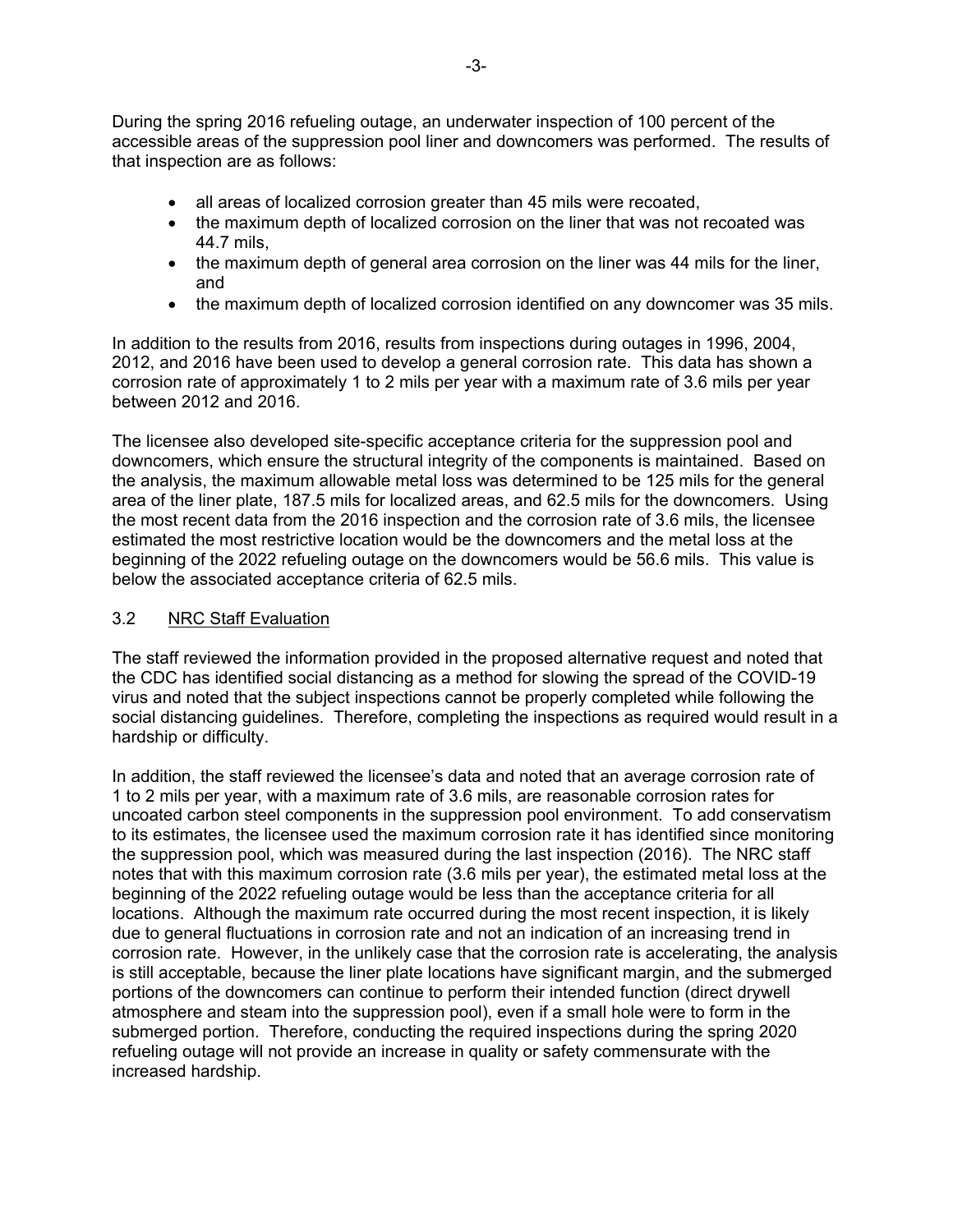Based on its review, the staff finds it is acceptable for the licensee to defer the required ASME Code, Section XI, IWE-2420(b) inspections of the submerged portions of the suppression pool and downcomers until no later than the spring 2022 refueling outage. The proposed alternative will provide reasonable assurance that the structural integrity and leaktightness of the containment suppression pool liner and downcomers will be maintained until the next scheduled refueling outage, when the required ASME Code inspections will be completed.

# 4.0 CONCLUSION

As set forth above, the NRC staff determines that complying with the specified requirement would result in hardship or unusual difficulty, without a compensating increase in the level of quality and safety. Accordingly, the NRC staff concludes that the licensee has adequately addressed the regulatory requirements set forth in 10 CFR 50.55a(z)(2). Therefore, the NRC staff authorizes the proposed alternative at Limerick, Unit 1, for the first period of the third 10-year IWE ISI interval.

All other ASME Code, Section XI requirements for which the alternative was not specifically requested and authorized in this proposed alternative remain applicable, including third-party review by the Authorized Nuclear Inservice Inspector.

Principal Contributor: B. Lehman M. Mitchell

Date: April 20, 2020